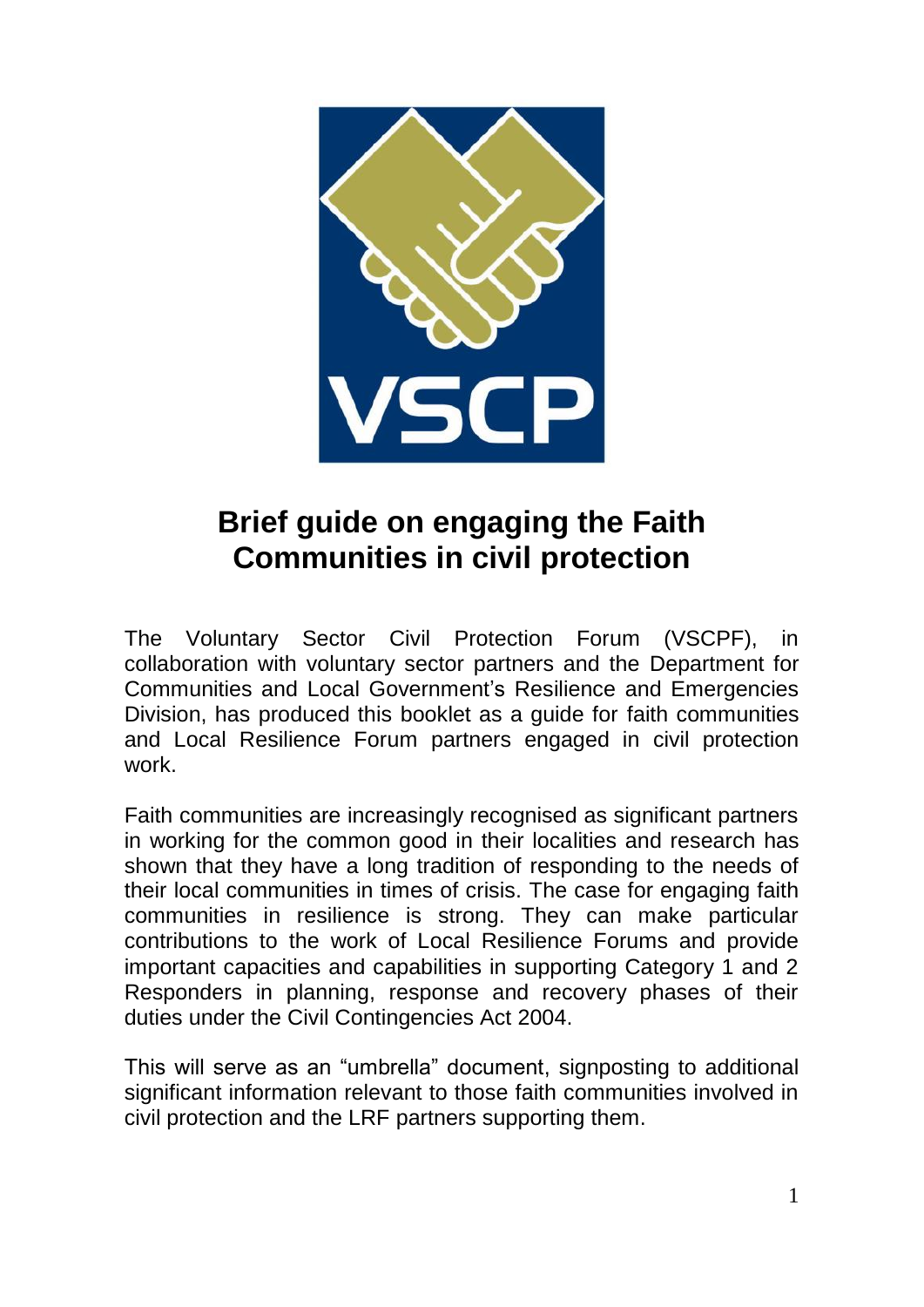## **Introduction**

In times of crises and large scale incidents, faith communities have a role to play in supporting victims, their families and their communities. Strong leadership from faith communities can help to manage concerns about social cohesion. Incidents resulting in mass fatalities raise specific issues for faith communities who may have specific requirements in relation to medical treatment and death practices (see page 3) and these need to be addressed early in the planning phase.

The possibility of a potential flu pandemic would challenge the services provided by the statutory agencies. It is imperative therefore that partnership working takes place to increase preparedness amongst faith communities, ensuring that casualties, survivors and those who may be bereaved are dealt with in a sensitive and appropriate manner, honouring the requirements of a person's faith.

This short guide is a collation of key points from the two existing documents:

 **Key Communities, Key Resources Engaging the capacity and capabilities of faith communities in civil resilience –***LGA 2008*

#### **The Needs of Faith Communities in Major Emergencies: Some Guidelines–** *Home Office and Cabinet Office 2005*

#### **Competencies and Capabilities**

There are several reasons why faith communities should be regarded as "key communities" and a crucial resource for emergency planners:

- Their size and distribution across the UK:
- Existing networks of people; resources; equipment and competencies;
- Networks of employed staff and volunteers many of them with specialist skills.
- Networks which already have Safeguarding Schemes operating
- Networks used to dealing with people in crisis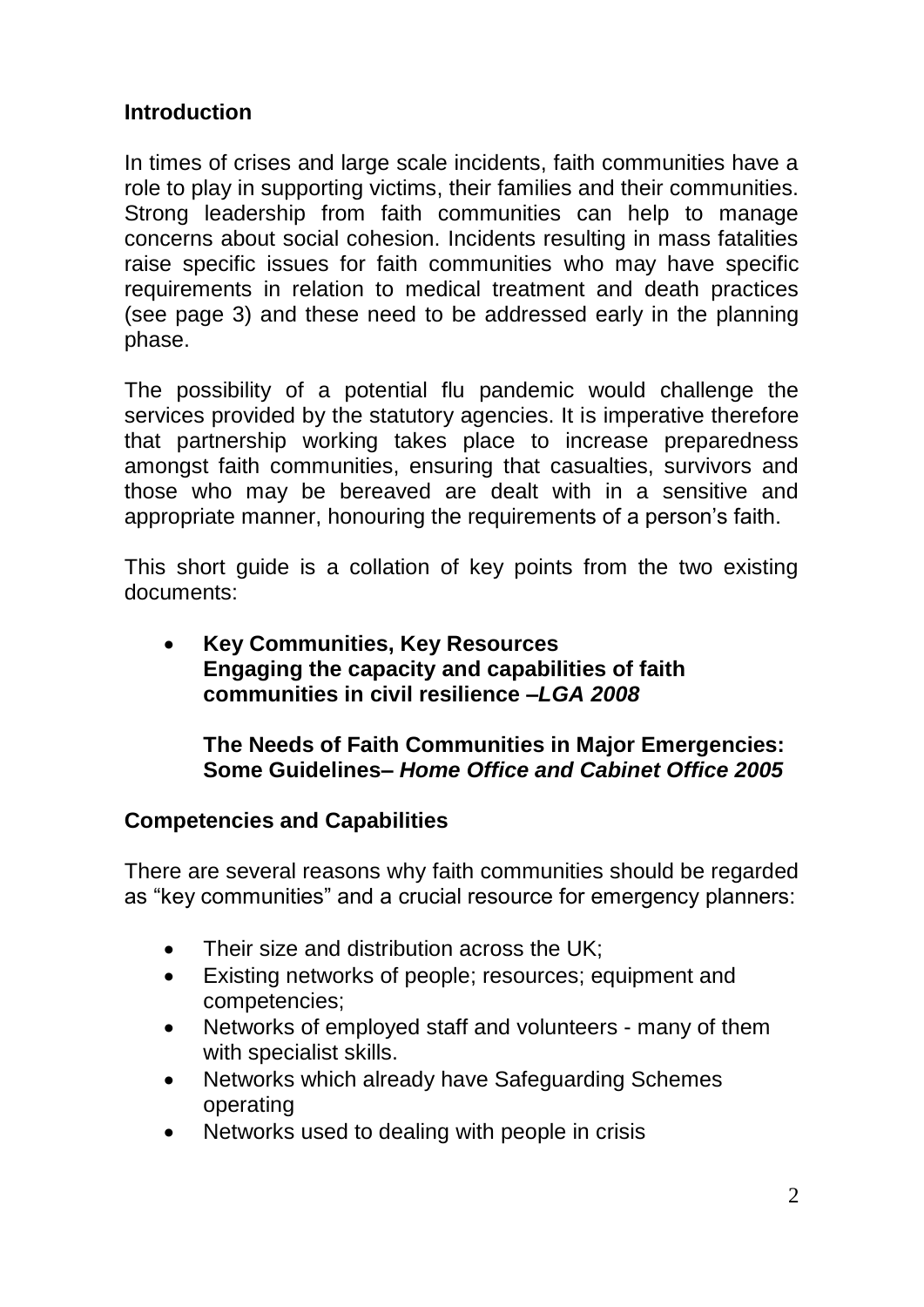• Networks which will be there for the long term and have the religious motivation to aid recovery from crisis

*Faith Community Leaders* offer a mix of skills and competencies that can add value to civil emergency planning and response:

- They are embedded in the local community and know the people that statutory emergency planners may find difficult to reach;
- They are established leaders within their community, with local knowledge and networks;
- They can have an important role in promoting social cohesion and preventing unrest and disorder in the aftermath of a major incident;
- They have a trusted position of guidance and reassurance;
- They have access to a range of voluntary social care agencies
- They are an accepted provider of counselling and advice during a crisis, particularly in the areas of emotional and spiritual care of the sick and dying; carer support and bereavement counselling;
- They have networks of trained and accredited counsellors and therapists;
- They can have a long-term, sustaining presence during recovery from incidents;
- They have networks of personal contacts across faith community boundaries

This demonstrates that faith communities - through their leaders, can help reach vulnerable communities that emergency planners may be unable to.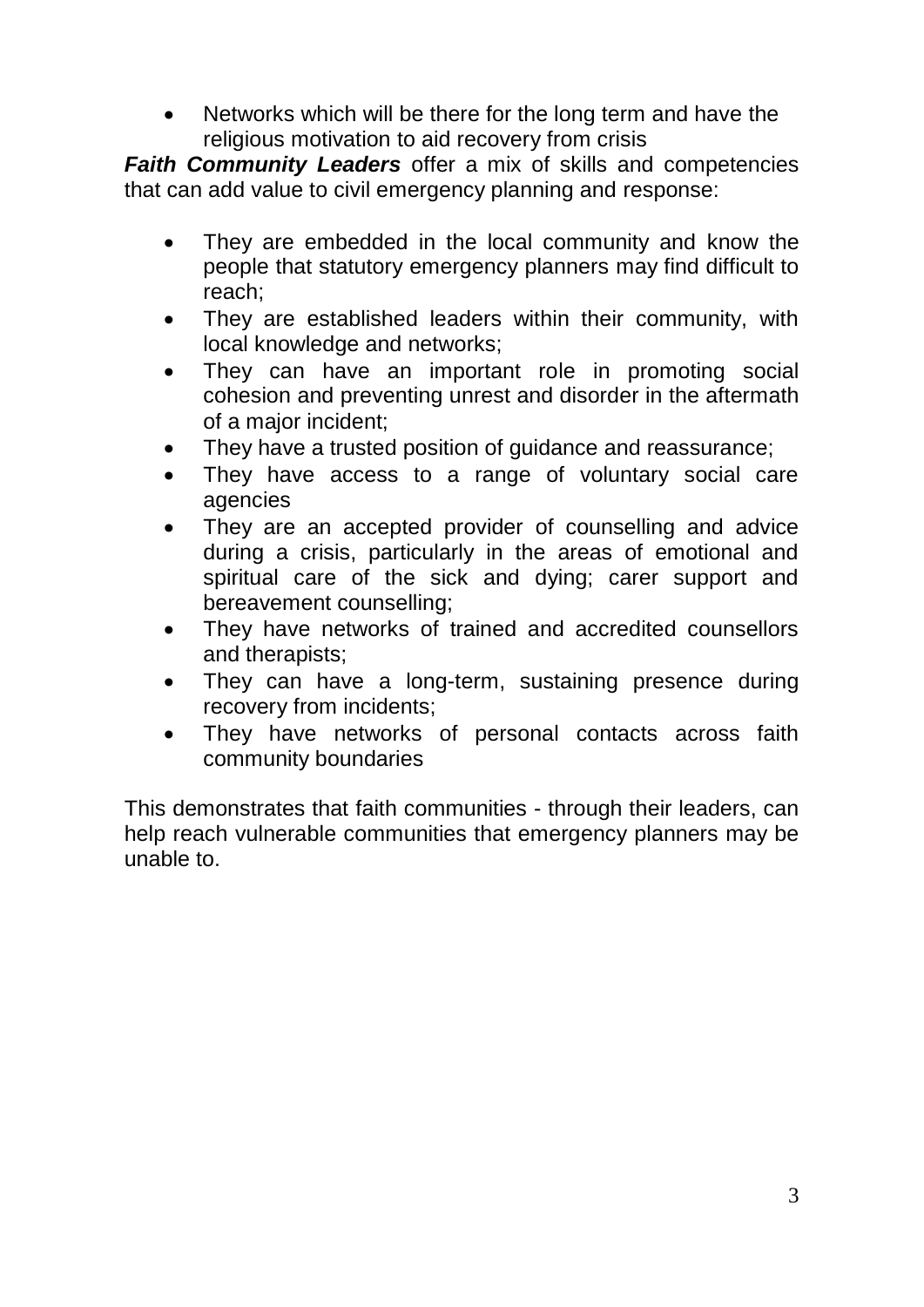# **Specific Features and Requirements of Faith Groups and Beliefs**

To understand the needs of the different faith and belief communities in the event of a major incident, it is important to take into consideration specific features and requirements of the main faith groups and beliefs in relation to:

- Language
- Diet including fasting
- Dress
- Physical contact, medical treatment, hospital stays, rest centres
- Daily acts of faith and major annual events
- Dying and death customs
- Names of victims

Fact sheets have been compiled on 17 faith groups represented in the UK, including those with non-religious humanist beliefs. These details have all been agreed with the respective groups, and can be found in Annex A of *The Needs of Faith Communities in Major Emergencies: Some Guidelines– Home Office and Cabinet Office 2005*

## **Consideration for Emergency Planners**

- Each local authority should develop its own emergency plan and point of contact with the faith communities in their area. This plan should embrace the likely needs of survivors, casualties, deceased victims and bereaved families, workers, responders and the wider community. Such plans may include faith communities integrated into multi-disciplinary teams
- It must be remembered that it will not only be survivors, casualties, deceased victims and bereaved families who may be affected by a major incident: the needs of workers, responders and affected communities should also be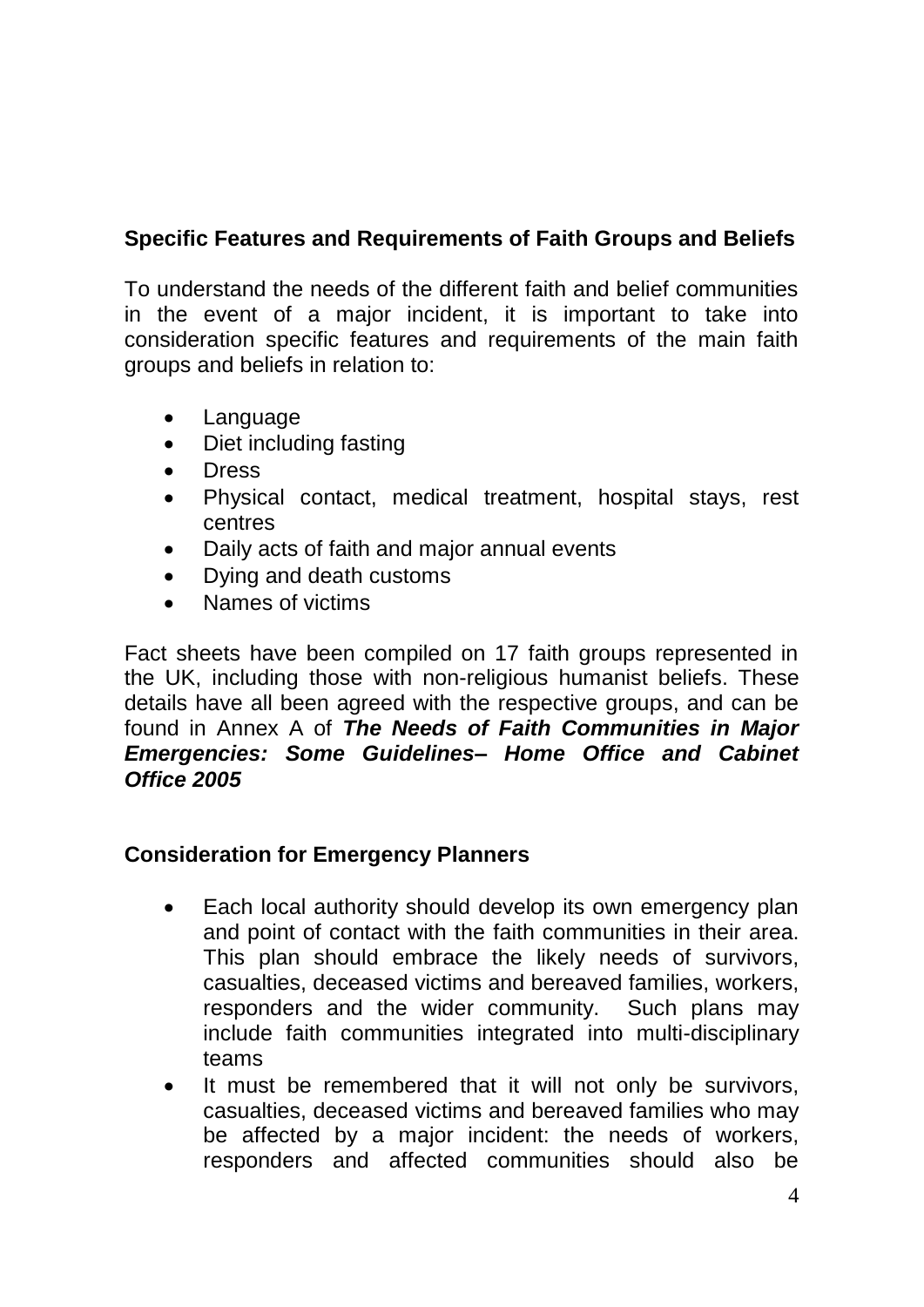considered. It is likely that a major incident will involve people from differing faith, religious and cultural backgrounds. Responsible agencies must ensure, wherever it is possible to do so, that due consideration be given to specific faith needs at the time.

- Emergency Planners and responders should avoid making assumptions about religion and ethnicity.
- Consideration must also be given to the possibility that any major incident may involve fatalities. Every care should be given to cater for the needs of bereaved families at the time when they will be seeking to come to terms with their loss. The use of an interpreter should be considered where language difficulties may exist.
- Wherever possible, attention should be given to concerns of those individuals for whom post mortem investigations are unwelcome and when there is a requirement for prompt burial. However, it needs to be acknowledged that there will be some incidents where such considerations will not be assisted by the conditions of the bodies of deceased victims. Background material on beliefs and practices of faith communities is available in *Annex A: The Needs of Faith Communities in Major Emergencies: Some Guidelines– Home Office and Cabinet Office 2005*
- Each Local Resilience Forum (LRF) will have its own point of contact who is the representative of the faith communities and who will pass information on to others. Different arrangements may apply in Scotland, Wales and Northern Ireland. It is important that each plan has clear contact details which are regularly updated.
- Regular training and liaison should take place to ensure that responsibilities are mutually understood.
- Faith Communities could be encouraged to use their networks to increase awareness of the need for personal/family resilience planning.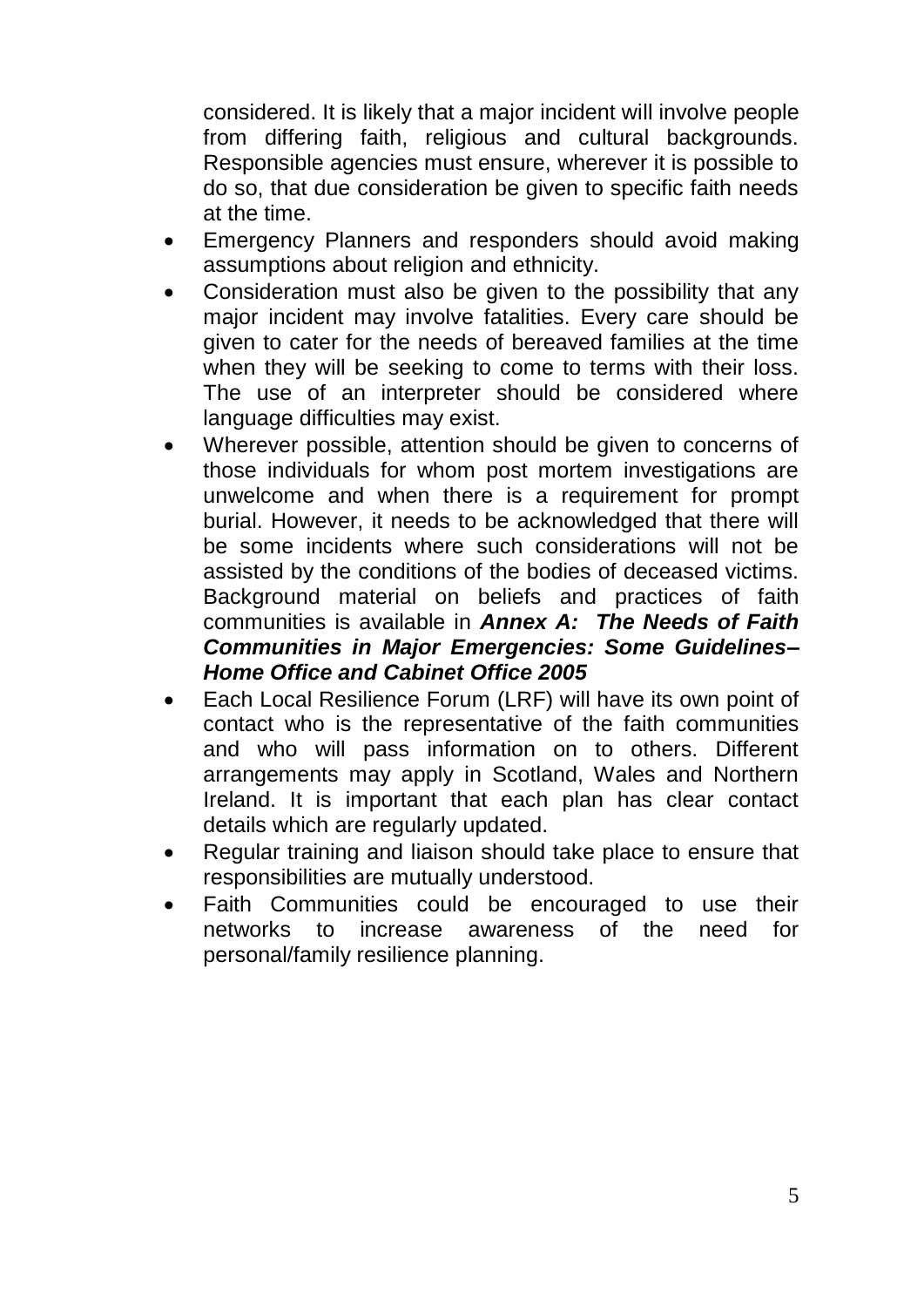# **Summary of the Capabilities and Roles of Faith Communities**

Faith communities have a range of capabilities but may need some training and co-ordination in understanding how these capabilities can support the different phases of an incident:

| <b>Capability</b>                                                                                                                                                                                                                                                     | Role                                                                                                                                                                                                                                                                                                                                                                                                                        | <b>Phase</b>                                                                                                                                                |
|-----------------------------------------------------------------------------------------------------------------------------------------------------------------------------------------------------------------------------------------------------------------------|-----------------------------------------------------------------------------------------------------------------------------------------------------------------------------------------------------------------------------------------------------------------------------------------------------------------------------------------------------------------------------------------------------------------------------|-------------------------------------------------------------------------------------------------------------------------------------------------------------|
| <b>Faith leaders</b><br>coordinating their<br>faith networks:<br>training and<br>exercising; raising<br>awareness within<br>those networks to<br>source logistics,<br>warning and<br>informing their<br>communities.                                                  | Sourcing<br>logistics / buildings and<br>practical support that can<br>be used<br>Reaching members of<br>their community to warn<br>and inform                                                                                                                                                                                                                                                                              | <b>Planning</b><br>Planning for an<br>emergency<br>Consulting<br>communities<br>Identifying<br>vulnerable<br>Compiling<br><b>Community Risk</b><br>Register |
| <b>Crisis Support</b><br><b>Plant and</b><br>equipment<br><b>Logistics</b><br><b>Networks of</b><br>volunteers<br><b>Buildings</b><br><b>Reassuring public</b><br>and maintaining<br>confidence<br><b>Social Cohesion</b><br><b>Warning and</b><br><b>Information</b> | Providing chaplains and<br>emotional support<br>Helping people contact<br>relatives;<br>Assisting with provision of<br>rest centres:<br>Providing volunteers;<br>Identifying and reaching<br>vulnerable people;<br>Shelter, food and practical<br>assistance:<br>Transport of non-injured<br>people;<br>Monitoring of people in<br>their homes and alerting<br>welfare services as<br>necessary;<br>Providing surge support | <b>Response</b><br>Immediate and<br>short term<br>response to an<br>incident                                                                                |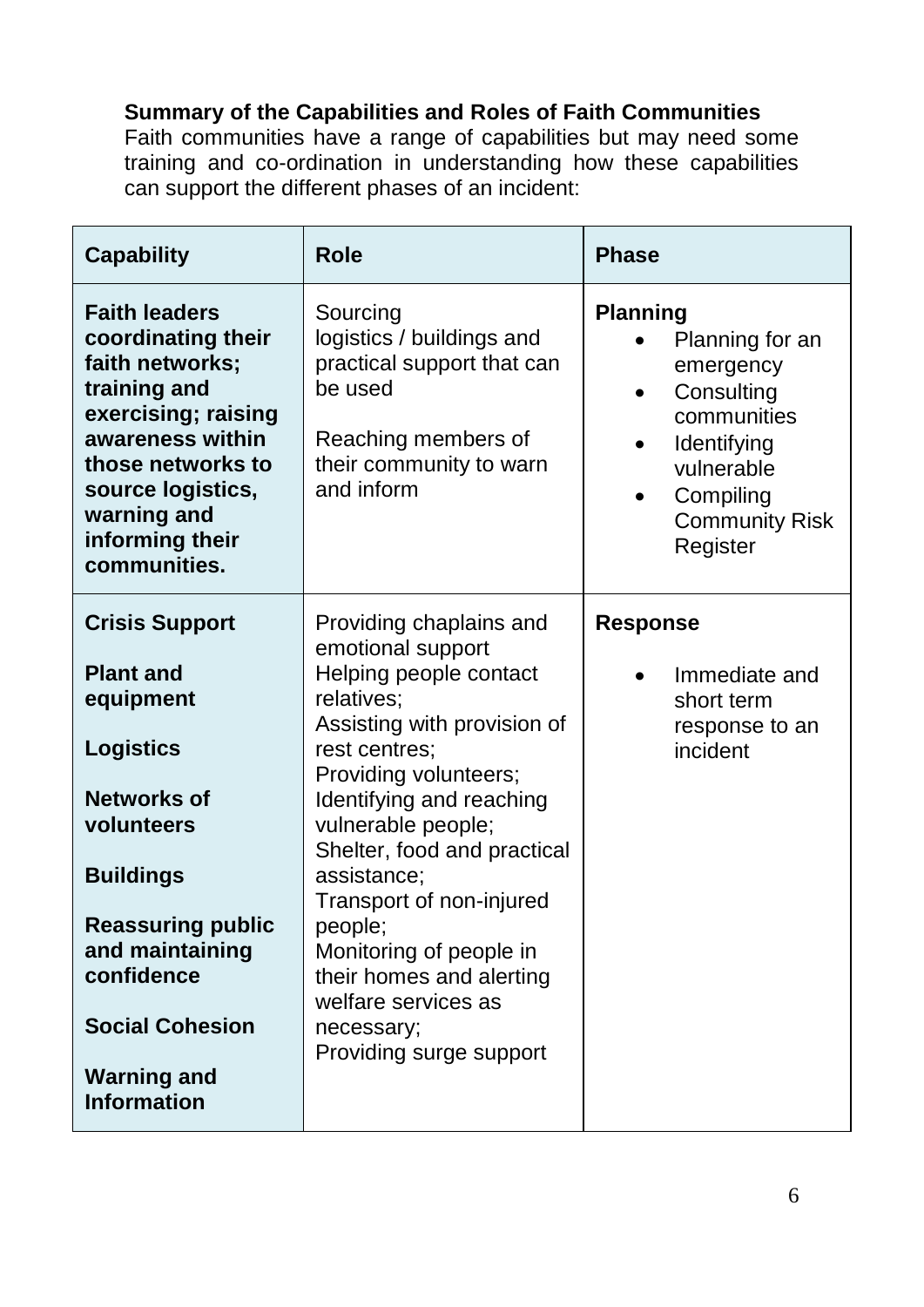| On-going<br>emotional and<br>practical support<br><b>Monitoring people</b><br>&<br>providing<br>practical<br>assistance<br>through volunteer<br>networks | Providing emotional<br>support;<br>Providing practical<br>support and volunteers<br>to help recovery;<br>Befriending; Helping<br>people to make sense of<br>what has happened;<br>On-going monitoring of<br>people's welfare;<br>Hosting public services<br>or other functions,<br>memorial services. | <b>Response</b><br>Short to medium<br>term response to an<br>incident<br><b>Recovery</b><br>Returning to<br>business as usual<br>and dealing with the<br>aftermath |
|----------------------------------------------------------------------------------------------------------------------------------------------------------|-------------------------------------------------------------------------------------------------------------------------------------------------------------------------------------------------------------------------------------------------------------------------------------------------------|--------------------------------------------------------------------------------------------------------------------------------------------------------------------|
| Organising<br>networks of<br>volunteers to<br>provide practical<br>support and care                                                                      | Volunteers and social<br>networks:<br>Informal care, monitoring<br>people in their homes<br>(good neighbour roles in<br>major incidents);<br>Providing carers (eg)<br>during a flu pandemic                                                                                                           | <b>Business Continuity</b><br>Back up of premises<br>and venues<br>Supplies of<br>volunteers<br>Logistics networks<br>Premises &<br>equipment                      |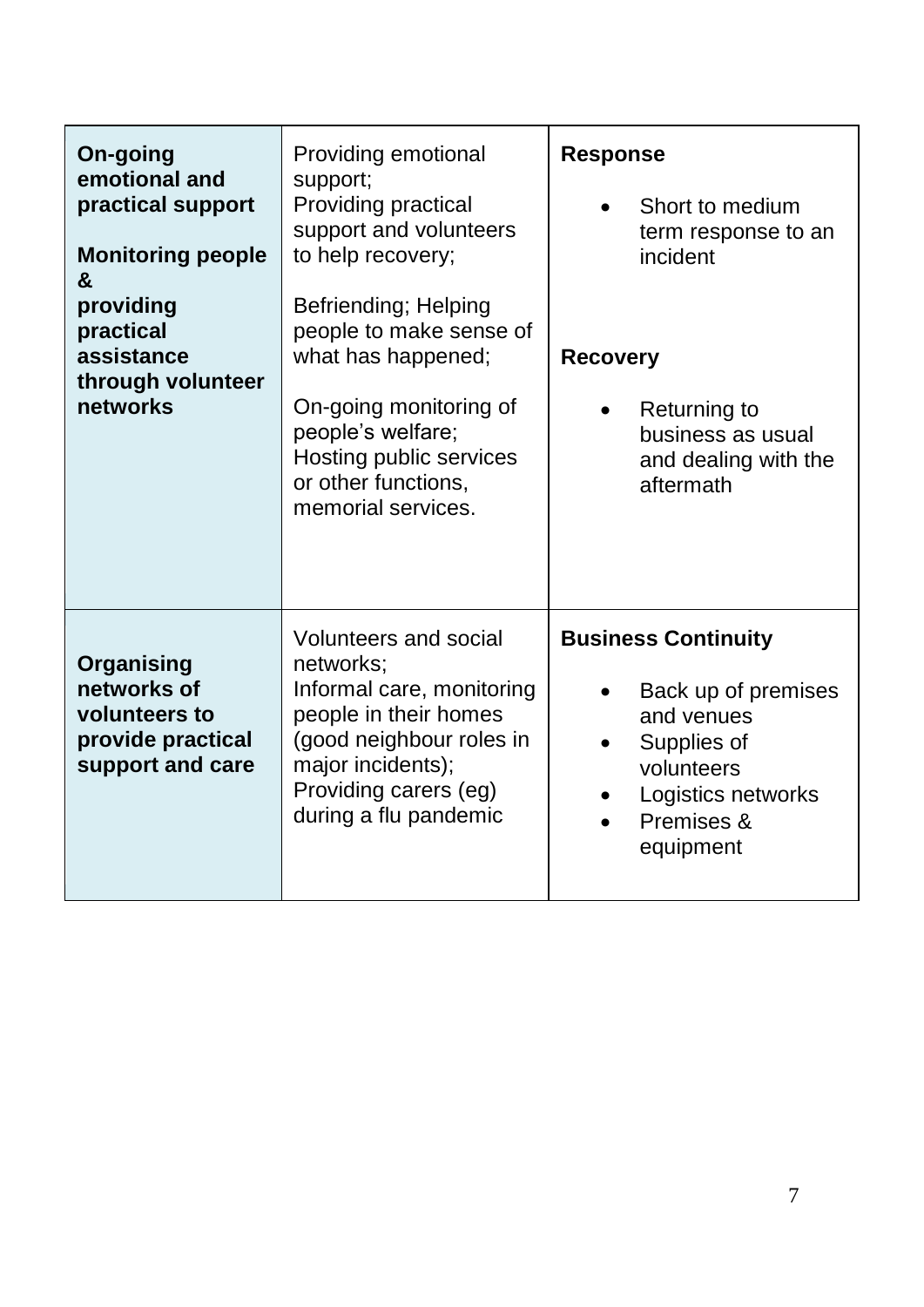# **Faith Communities Supporting Civil Protection**

Responders from faith communities should not attend the site of a major incident unless requested to do so. It is recognised however that exceptional circumstances may mean that they find themselves involved at the incident site at an early stage. If this is the case, the following advice should be given from Category 1 responders before deployment

- The overriding concern must be for the personal safety and that of others around them;
- Their first priority is to ensure that the emergency services are aware that they are there;
- Make sure that their Area Faith Chaplain/Liaison is also informed as they will be able to give the appropriate support for them;
- They should be informed that the first priority of the incident is preservation of life;
- The second consideration is the need to preserve evidence to support any criminal investigation.
- The Police or Fire Incident Commander will probably have overall responsibility for the scene and they should report to him/her at the earliest opportunity.
- All communication protocols should be adhered to.
- Responders from faith communities may not be given access without appropriate training and PPE [Personal Protective Equipment]

### **The following emergency support locations may benefit from the involvement of Faith communities**:

| <b>Incident</b><br><b>Scene</b> | In some circumstances, responders from faith communities may<br>be requested to attend an incident scene to minister to the sick<br>or dying. The Area Faith Chaplain / Co-ordinator will be required<br>to give a clear brief to responders to ensure that everyone<br>understands the importance of complying with the emergency<br>service procedures and their own accountability. |
|---------------------------------|----------------------------------------------------------------------------------------------------------------------------------------------------------------------------------------------------------------------------------------------------------------------------------------------------------------------------------------------------------------------------------------|
|                                 | The briefing will need to include where to report to and what<br>personal protective equipment / dress to wear. If faith<br>responders wish to send reports back from the scene, this<br>should be done via the Local Authority Incident Liaison Officer.                                                                                                                              |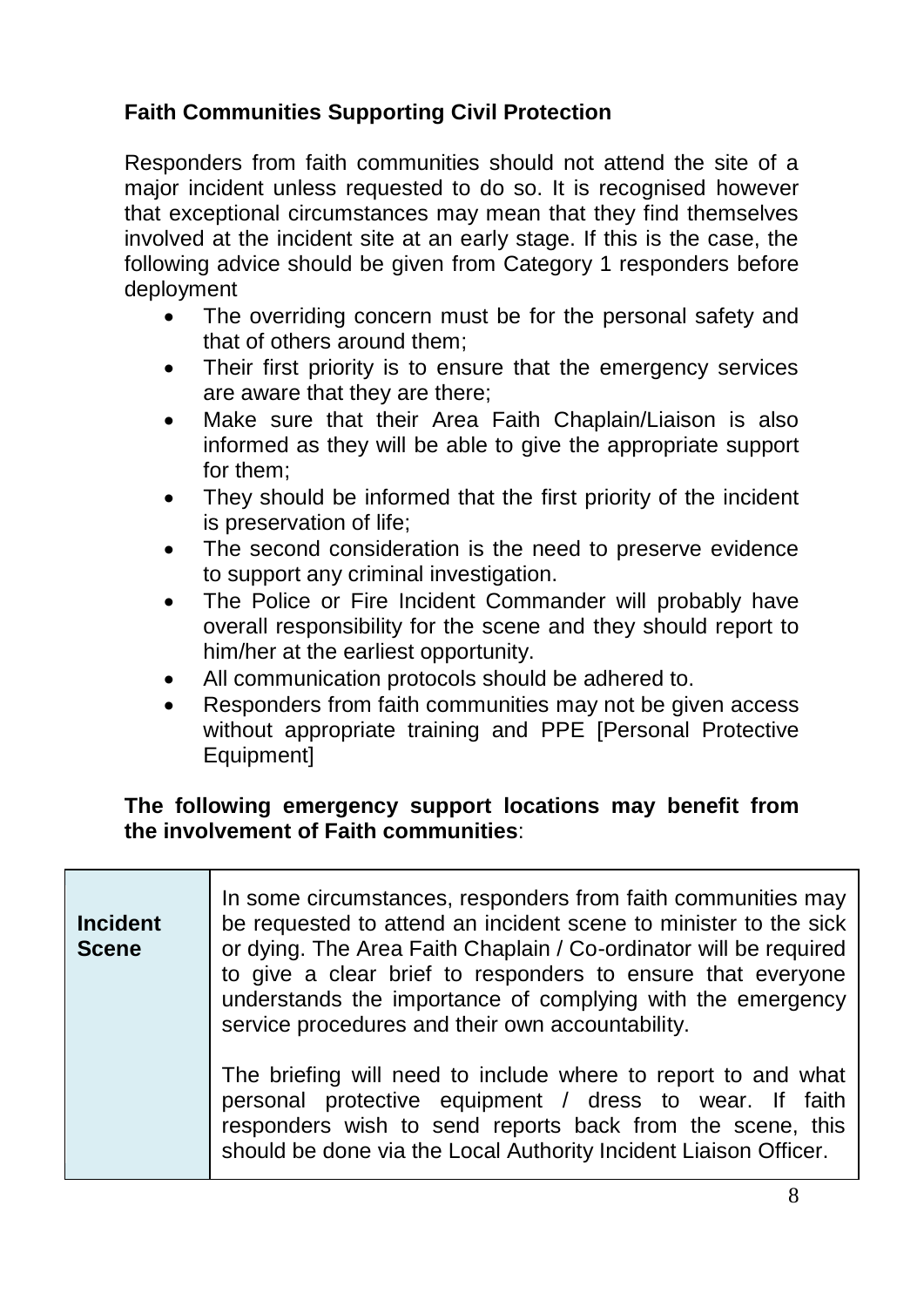| Rest<br><b>Centres</b>                                | A local authority may establish a rest centre to provide<br>temporary accommodation and welfare to members of the<br>public displaced from their homes. The presence of faith<br>responders can be beneficial, especially if the evacuation has<br>been caused by a traumatic incident involving loss of life or<br>severe destruction to property. Consideration should be given to<br>requesting faith responders from the area the evacuees have<br>come from so that a familiar, friendly face is present.<br>The faith responder's role within the rest centre is to offer<br>pastoral care and ensure that all faiths are considered.<br>Confidentiality must be observed in all types of Centre. This<br>includes the identity of evacuees, survivors, etc even where this<br>challenges the ethics and practices of respective faiths.<br>Emergency Planners should also give consideration to utilising<br>church halls and buildings that can be made available to<br>supplement their existing facilities if appropriate. |
|-------------------------------------------------------|--------------------------------------------------------------------------------------------------------------------------------------------------------------------------------------------------------------------------------------------------------------------------------------------------------------------------------------------------------------------------------------------------------------------------------------------------------------------------------------------------------------------------------------------------------------------------------------------------------------------------------------------------------------------------------------------------------------------------------------------------------------------------------------------------------------------------------------------------------------------------------------------------------------------------------------------------------------------------------------------------------------------------------------|
| <b>Survivor</b><br><b>Reception</b><br><b>Centres</b> | A survivor reception centre is an immediate place of safety for<br>uninjured people involved in an emergency incident. Survivors<br>are initially likely to need support, food, water and perhaps<br>some first aid. Other considerations may include spare clothing,<br>changing and washing facilities. Assistance may be required in<br>contacting family and friends. Appropriate pastoral support is a<br>key role of faith responders in supporting survivors.<br>Faith responders may also be asked to assist with gathering<br>names and addresses that will contribute to evidence gathering<br>by the police but also aid the provision of longer term support.<br>Confidentiality must be observed. Emergency Planners should<br>also give consideration to utilising church halls and other faith<br>buildings that can be made available to supplement their<br>existing facilities if appropriate.                                                                                                                     |
| <b>Emergency</b><br><b>Mortuaries</b>                 | In the event of a major incident involving significant fatalities, the<br>Local Resilience Forum will consult with the HM Coroner to<br>decide whether an emergency mortuary should be established.<br>Responders from faith communities may be asked to support<br>relatives as they view bodies held at the mortuary.                                                                                                                                                                                                                                                                                                                                                                                                                                                                                                                                                                                                                                                                                                              |

T,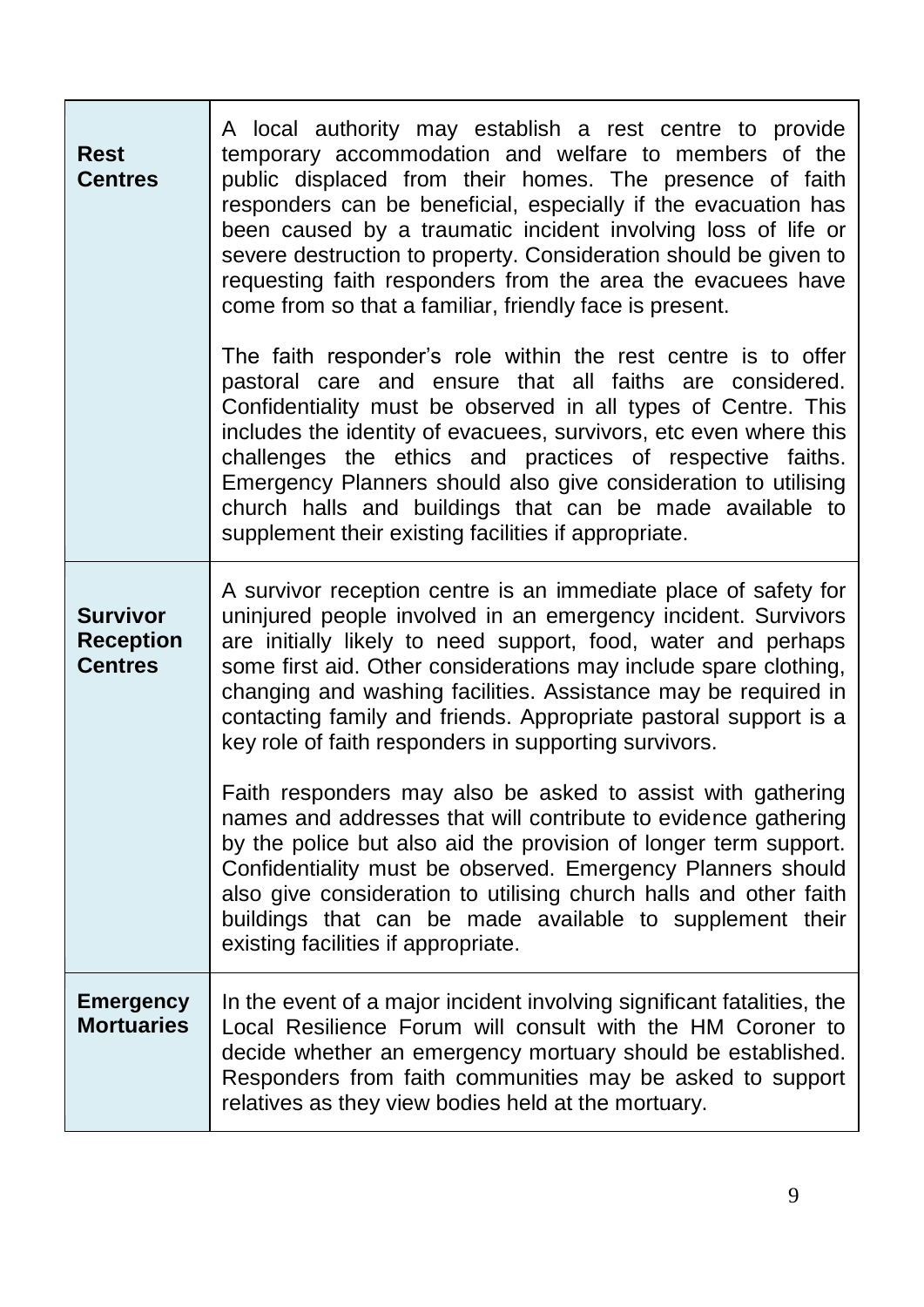| Reception centres are established for any friends or relatives<br>who wish to travel to an incident site to seek information<br>about survivors and casualties. It enables those affected to<br>gain as much information as is currently available about<br>missing family members and friends. They may be feeling<br>intense anxiety, shock or grief. Pastoral care and befriending<br>are the key roles of responders from faith communities.<br>Emergency Planners should also give consideration to<br>utilising church halls and other faith buildings that can be<br>made available to supplement their existing facilities if<br>appropriate                                                                                                                                                                                                                                                                                                                                                                                                                                                                                                                                                       |
|------------------------------------------------------------------------------------------------------------------------------------------------------------------------------------------------------------------------------------------------------------------------------------------------------------------------------------------------------------------------------------------------------------------------------------------------------------------------------------------------------------------------------------------------------------------------------------------------------------------------------------------------------------------------------------------------------------------------------------------------------------------------------------------------------------------------------------------------------------------------------------------------------------------------------------------------------------------------------------------------------------------------------------------------------------------------------------------------------------------------------------------------------------------------------------------------------------|
| A faith representative may be asked to support the hospital<br>chaplaincy or be requested to attend by a casualty / family of<br>a casualty to provide pastoral care                                                                                                                                                                                                                                                                                                                                                                                                                                                                                                                                                                                                                                                                                                                                                                                                                                                                                                                                                                                                                                       |
| The purpose of the Humanitarian Assistance Centre (HAC) is<br>to act as the focal point for humanitarian assistance to<br>bereaved families, friends and survivors and anybody else<br>who has been affected by the incident. It offers access to a<br>range of facilities that will allow families, friends and survivors<br>to make informed choices according to their needs. The HAC<br>has a longer term role and could require the support of the<br>faith communities for many different roles.                                                                                                                                                                                                                                                                                                                                                                                                                                                                                                                                                                                                                                                                                                     |
| There may be an expectation that faith communities will<br>organise a formal, large-scale memorial service. Services of<br>this kind can provide a focus for grief and anger of the wider<br>community, not just those affected by the incident. The<br>purpose of the memorial service needs to be clearly defined.<br>There may be difficulties between reconciling the needs of<br>survivors, relatives and those<br>involved in the response<br>along with visiting dignitaries. The presence of VIPs may also<br>require high security arrangements.<br>Faith communities will need to consider the timing and<br>content of their public statements; issuing<br>details<br>of<br>preachers and contents of sermons, distributing embargoed<br>copies of public statements and arranging facilities for the<br>press, television and radio. Where an incident has affected<br>more than one area, efforts should be made to invite all<br>people involved. Affected communities may evolve their own<br>rituals of remembrance. These can take place at the incident<br>other<br>significant locations.<br>Members of 0 faith<br>site<br>or<br>communities may consider organising a presence at such |
|                                                                                                                                                                                                                                                                                                                                                                                                                                                                                                                                                                                                                                                                                                                                                                                                                                                                                                                                                                                                                                                                                                                                                                                                            |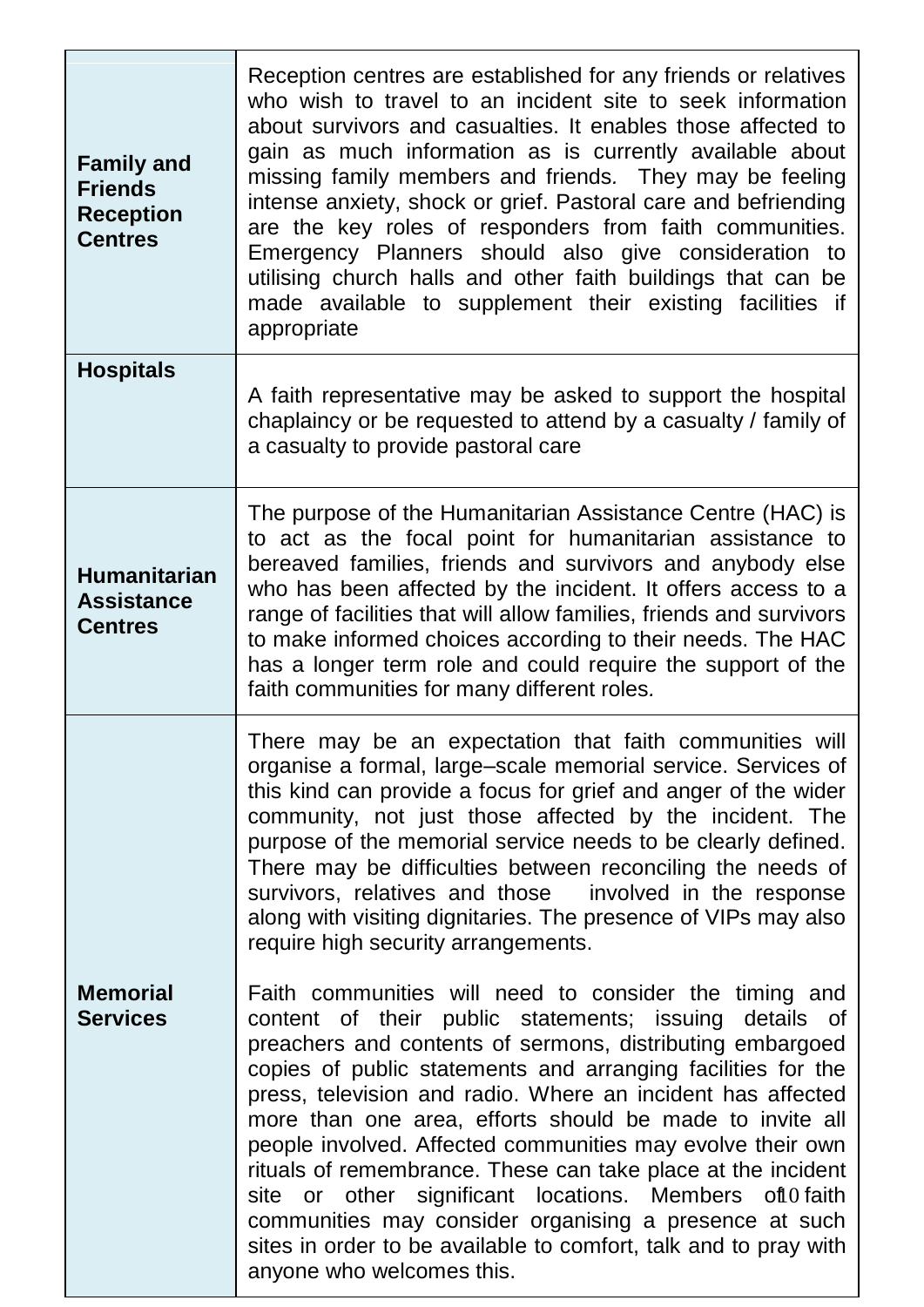# **How should LRF Partners be engaging with Faith communities?**

Each LRF may adopt a different approach in how they engage with faith communities. A recent national survey amongst LRF partners indicated that it is mainly the local authorities (top tier and Unitary Councils) that have taken responsibility for liaison with faith communities, ensuring that contacts are well established and kept up to date. It is often the local authorities that will also activate members of the faith communities to support an emergency and facilitate their training.

Engagement may be through:

- LRF Liaison Groups such as a LRF Voluntary Sector Group
- Existing community groups where faith representatives are already engaged (e.g. Good Neighbours Scheme, inter faith forums etc)
- Community plans that include members of faith communities
- Via faith representation on Tactical Co-ordination and Strategic Co-ordination Groups in the event of response and recovery
- Integration into multi-disciplinary welfare teams

Whichever mechanism is in place, it should be effective in ensuring that the capabilities of Faith communities detailed in this document are able to support *all* LRF partners and not just the local authorities.